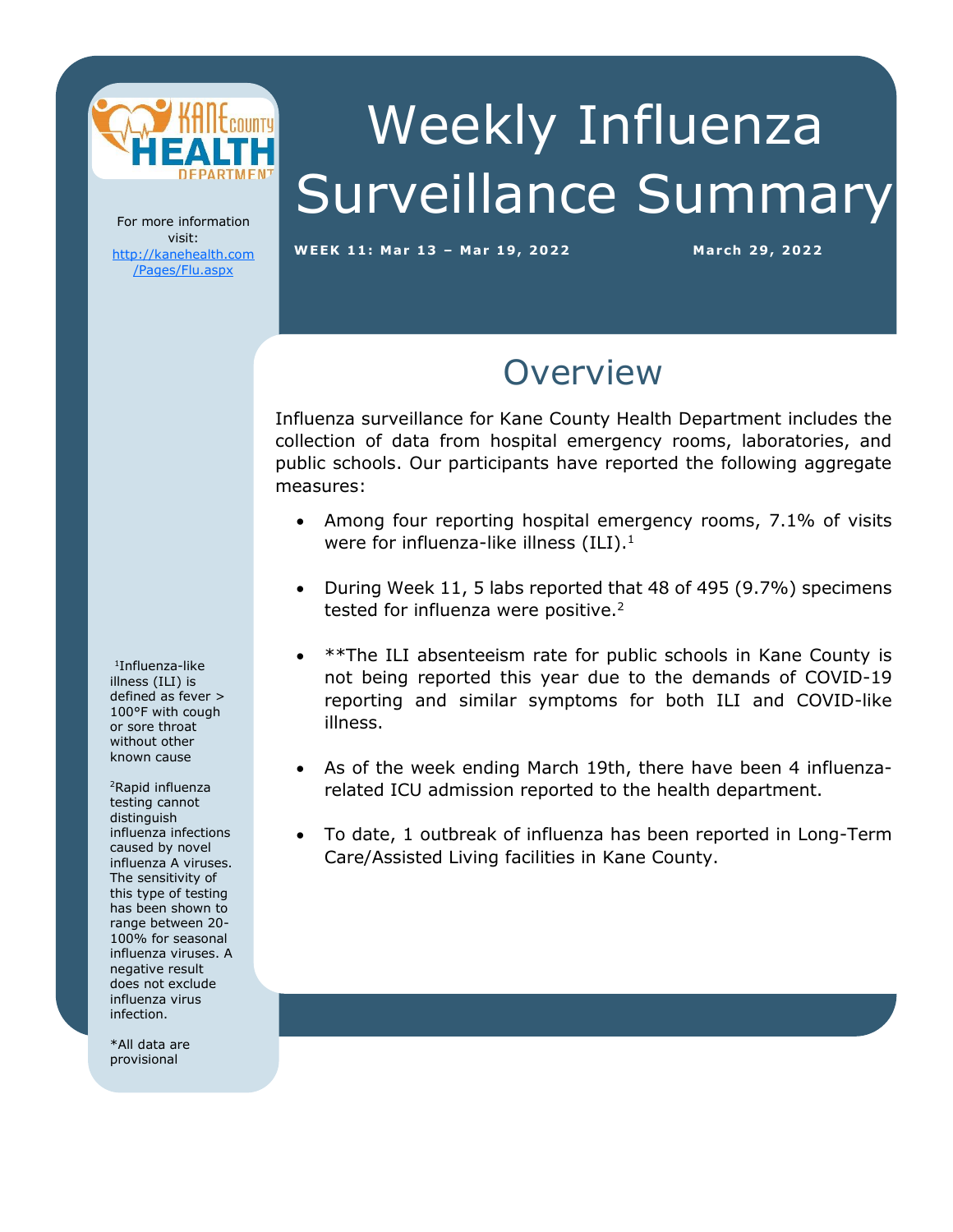## Emergency Room Visits

During Week 11, 7.1% of reported hospital emergency room visits were for influenza-like illness  $(III).<sup>1</sup>$ 

Each week, data for the 2021-22 season will be presented with data from the previous flu seasons to show the trend of ER visits for ILI over time.

Visits for influenza-like illness to reporting emergency rooms during Week 11 had the following age distribution:

- 0-4 years: 30.5% of all ILI visits
- 5-24 years: 34.1% of all ILI visits
- 25-64 years: 23.0% of all ILI visits
- 65+ years: 12.4% of all ILI visits

Throughout the season, KCHD will provide updated information on the total number of people visiting the emergency room for ILI, and what age groups make up those visits.

1 Influenza-like illness (ILI) is defined as fever > 100°F with cough or sore throat without other known cause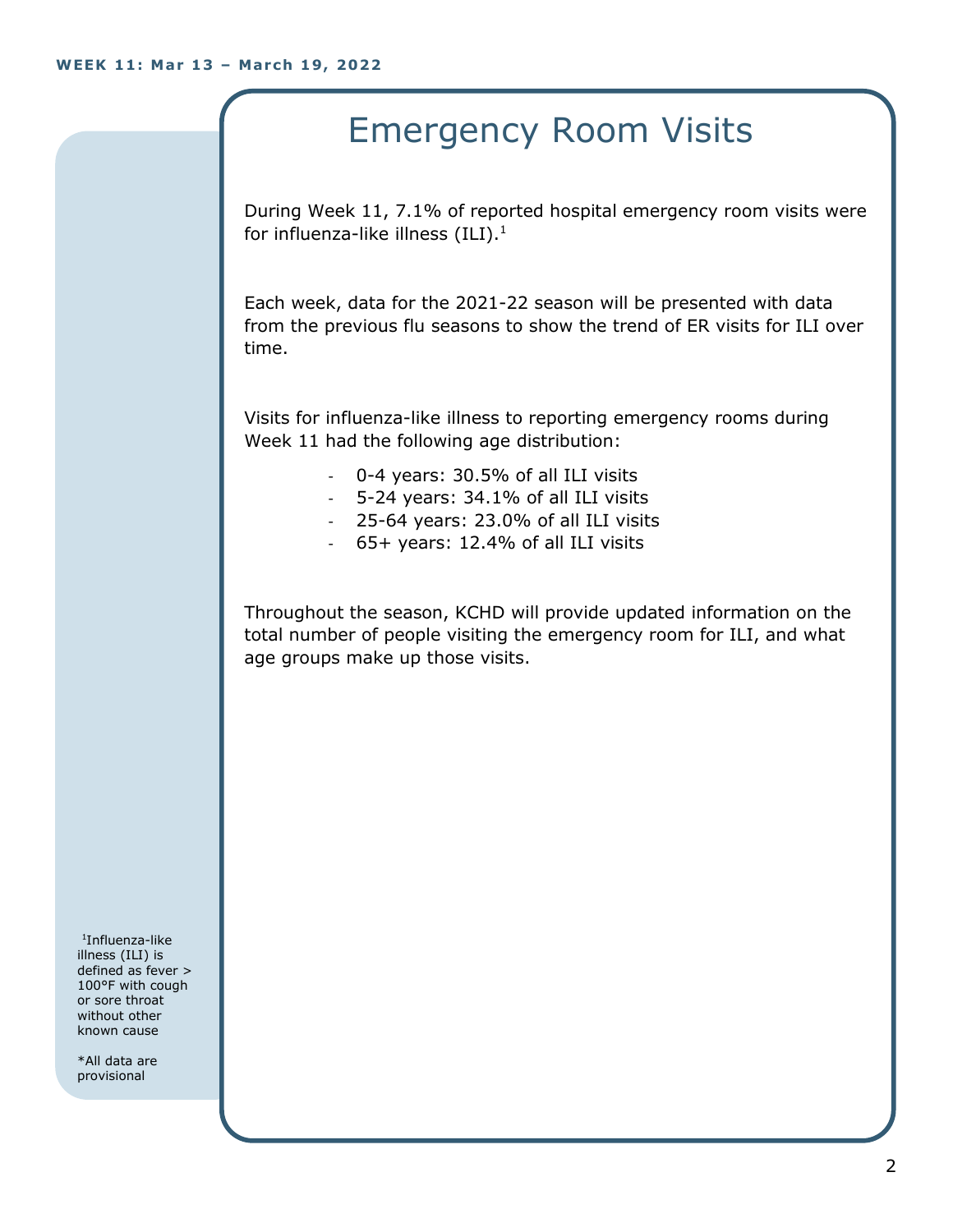

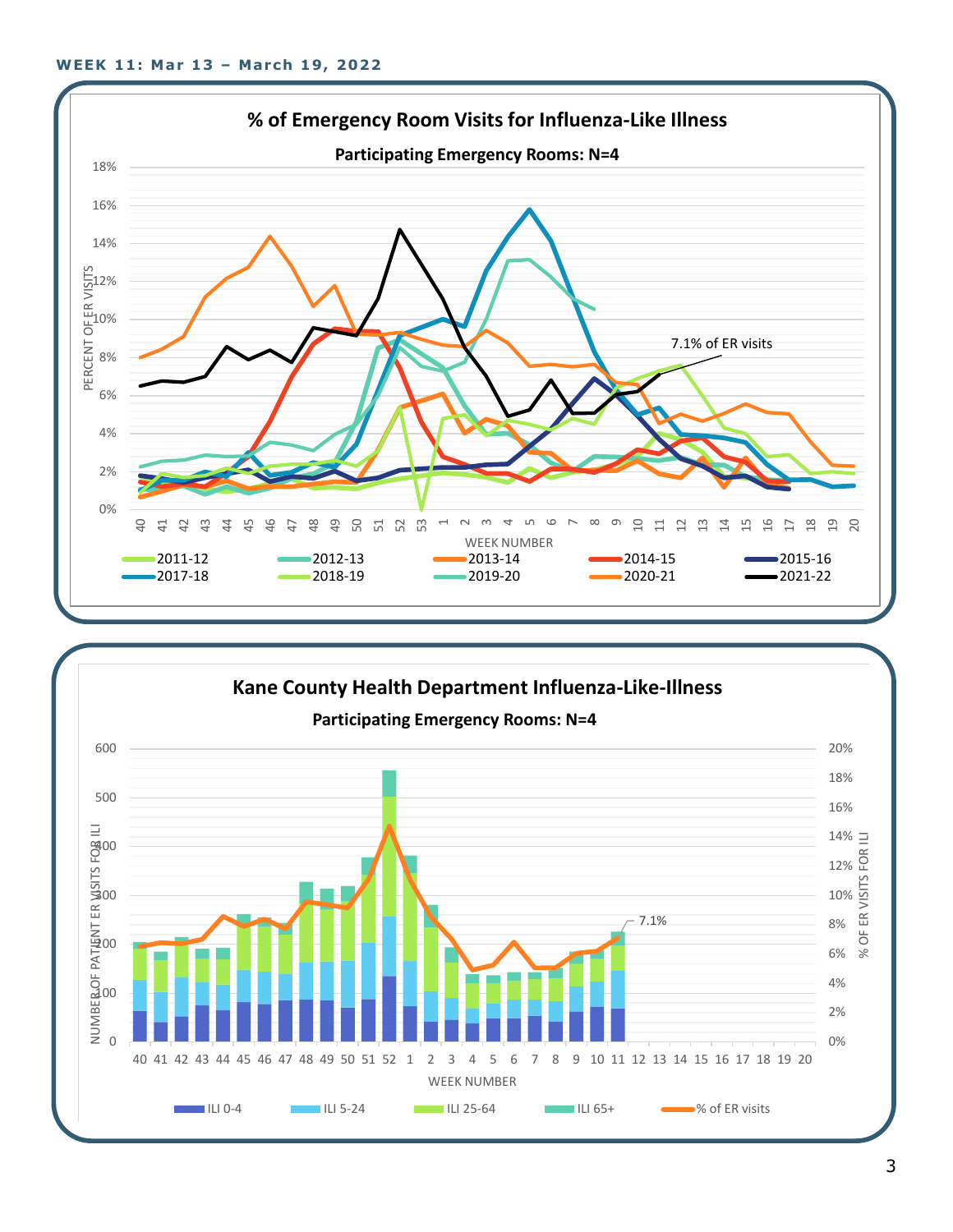## Laboratory Tests

| <b>Kane County Labs (5)</b>       | <b>Week: 11</b> |                | <b>Season Total</b> |                |  |
|-----------------------------------|-----------------|----------------|---------------------|----------------|--|
|                                   | <b>Number</b>   | <b>Percent</b> | <b>Number</b>       | <b>Percent</b> |  |
| <b>Specimens Tested</b>           | 495             |                | 11,376              |                |  |
| <b>Specimens Positive</b>         | 48              | 9.7%           | 253                 | 2.2%           |  |
| <b>Positive Specimens by Type</b> |                 |                |                     |                |  |
| Influenza A                       | 46              | 95.8%          | 239                 | 94.5%          |  |
| Influenza B                       | $\mathfrak{p}$  | 4.2%           | 14                  | 5.5%           |  |
| Influenza AB                      | 0               | $0.0\%$        | 0                   | 0.0%           |  |
| Unknown                           | 0               | 0.0%           | O                   | 0.0%           |  |



Rapid influenza testing cannot distinguish influenza infections caused by novel influenza A viruses. The sensitivity of this type of testing has been shown to range between 20- 100% for seasonal influenza viruses. A negative result does not exclude influenza virus infection.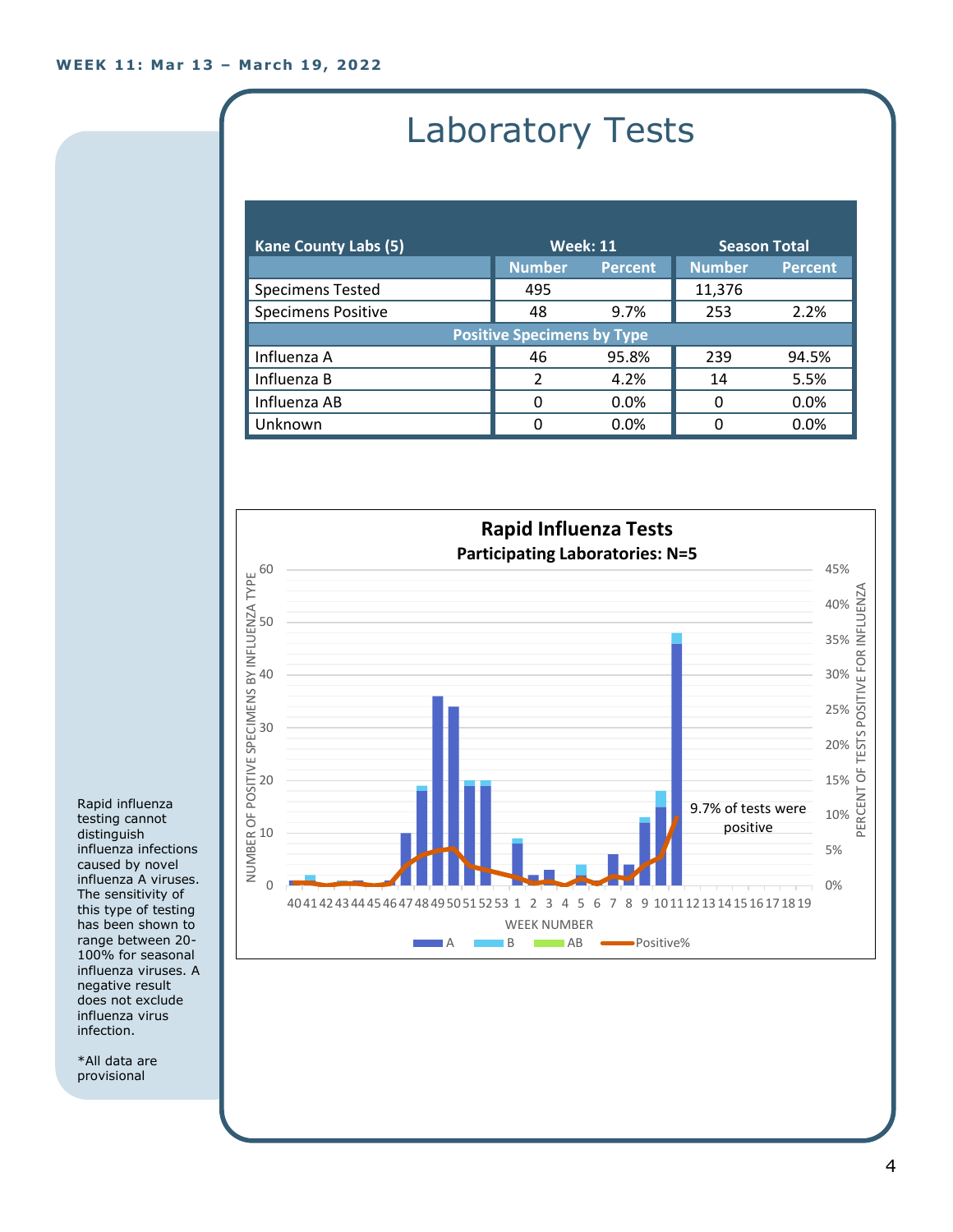#### Student Absenteeism

The ILI absenteeism rate for public schools in Kane County is not being reported this year due to the demands of COVID-19 reporting and similar symptoms for both ILI and COVID-like illness.

Influenza-like illness (ILI) is defined as fever > 100°F with cough or sore throat without other known cause.